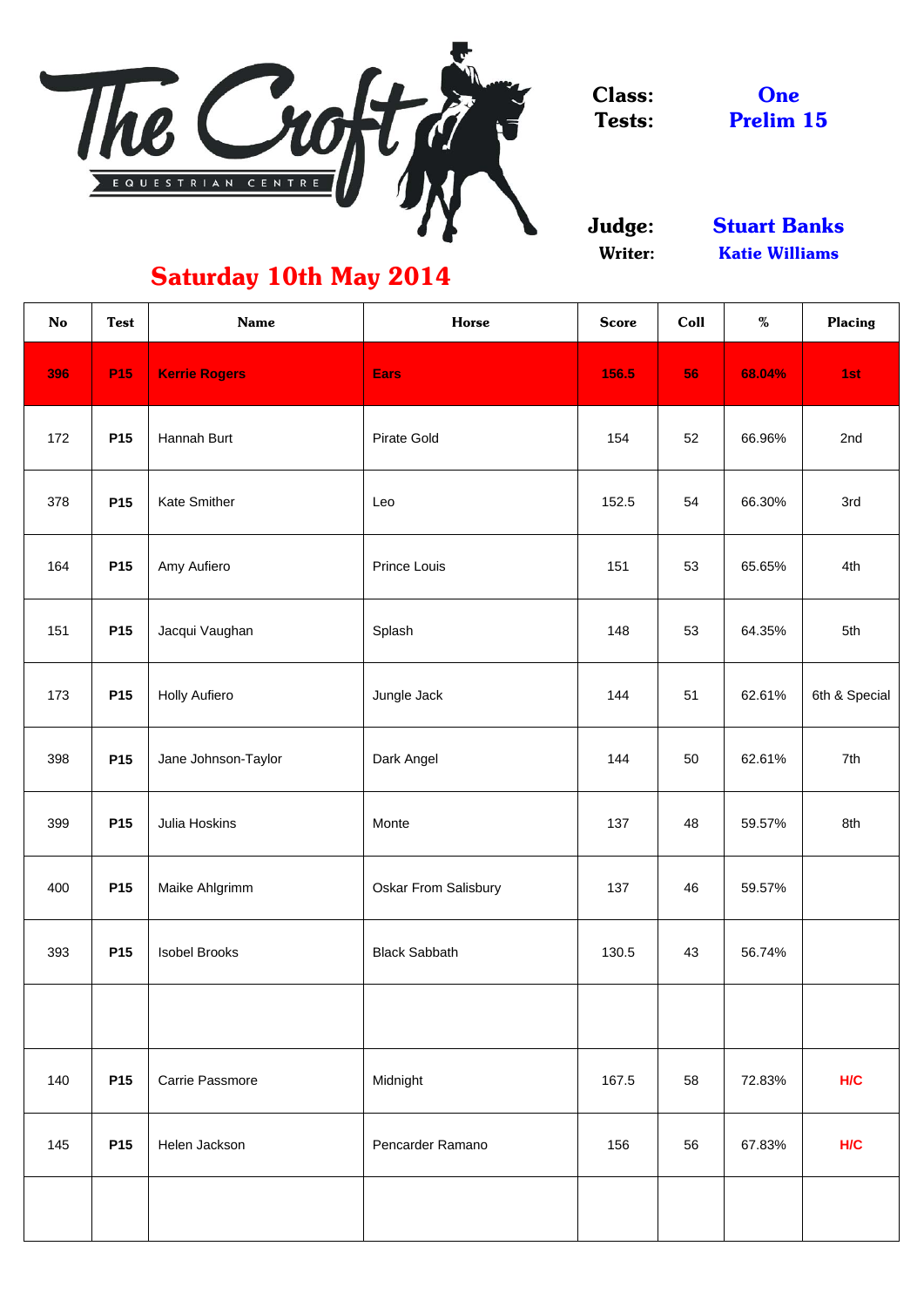

Class: Tests:

Judge: Writer:

| <b>No</b> | <b>Test</b>     | <b>Name</b>             | <b>Horse</b>        | <b>Score</b> | <b>Coll</b> | $\%$   | <b>Placing</b> |
|-----------|-----------------|-------------------------|---------------------|--------------|-------------|--------|----------------|
| 140       | P <sub>19</sub> | <b>Carrie Passmore</b>  | <b>Midnight</b>     | 167          | 61          | 75.91% | 1st            |
| 110       | <b>N22</b>      | Lara Booth              | U No The One        | 193.5        | 54          | 66.72% | 2nd            |
| 109       | <b>N22</b>      | Vicky Haywood           | Roccotin            | 192          | 53          | 66.21% | 3rd            |
| 151       | <b>P19</b>      | Jacqui Vaughan          | Splash              | 145          | 53          | 65.91% | $4th =$        |
| 164       | <b>P19</b>      | Amy Aufiero             | Prince Louis        | 145          | 53          | 65.91% | $4th =$        |
| 104       | <b>P19</b>      | Vania Pickles           | Derry               | 142          | 52          | 64.55% | 6th            |
| 145       | <b>P19</b>      | Helen Jackson           | Pencarder Ramano    | 141          | 51          | 64.09% | 7th            |
| 101       | <b>P19</b>      | <b>Claire Shoesmith</b> | Taiforgan Sir Monty | 139.5        | 51          | 63.41% | 8th            |
| 102       | <b>P19</b>      | Di Horton               | <b>Barsaya</b>      | 136.5        | 51          | 62.05% |                |
| 108       | <b>N22</b>      | Sara Appleton           | Madigan             | 178          | 50          | 61.38% |                |
| 103       | <b>P19</b>      | Sarah Webster           | Judge Jim           | 135          | 49          | 61.36% |                |
| 169       | <b>N22</b>      | Gary Yeoman             | Cupidor             | 177          | 51          | 61.03% |                |
| 105       | <b>P19</b>      | Jo Webb                 | Ocean Springs       | 134          | 49          | 60.91% |                |
| 106       | <b>N22</b>      | Linda Elkington         | Leggo               | 175          | 48          | 60.34% |                |
| 172       | <b>N22</b>      | Hannah Burt             | <b>Pirate Gold</b>  | 174          | 50          | 60.00% |                |
| 112       | <b>N22</b>      | <b>Chris Porter</b>     | Woody               | 173.5        | 50          | 59.83% |                |
| 394       | <b>N22</b>      | Cirra Hatton            | Cappacino           | 172.5        | 49          | 59.48% |                |
| 173       | <b>N22</b>      | <b>Holly Aufiero</b>    | Jungle Jack         | 171.5        | 49          | 59.14% |                |
| 113       | <b>N22</b>      | Lorraine Dehn           | Goldcrest           | 166          | 47          | 57.24% | Special        |
| 111       | <b>N22</b>      | Anjela Sims             | Xique               | 163.5        | 46          | 56.38% |                |
|           |                 |                         |                     |              |             |        |                |
| 358       | P <sub>19</sub> | <b>Terrie Cross</b>     | Lucky Castana       | 145.5        | 53          | 66.14% | H/C            |
|           |                 |                         |                     |              |             |        |                |

Two Prelim 19 & Novice 22

## Saturday 10th May 2014

Hayley Sykes Alison Duck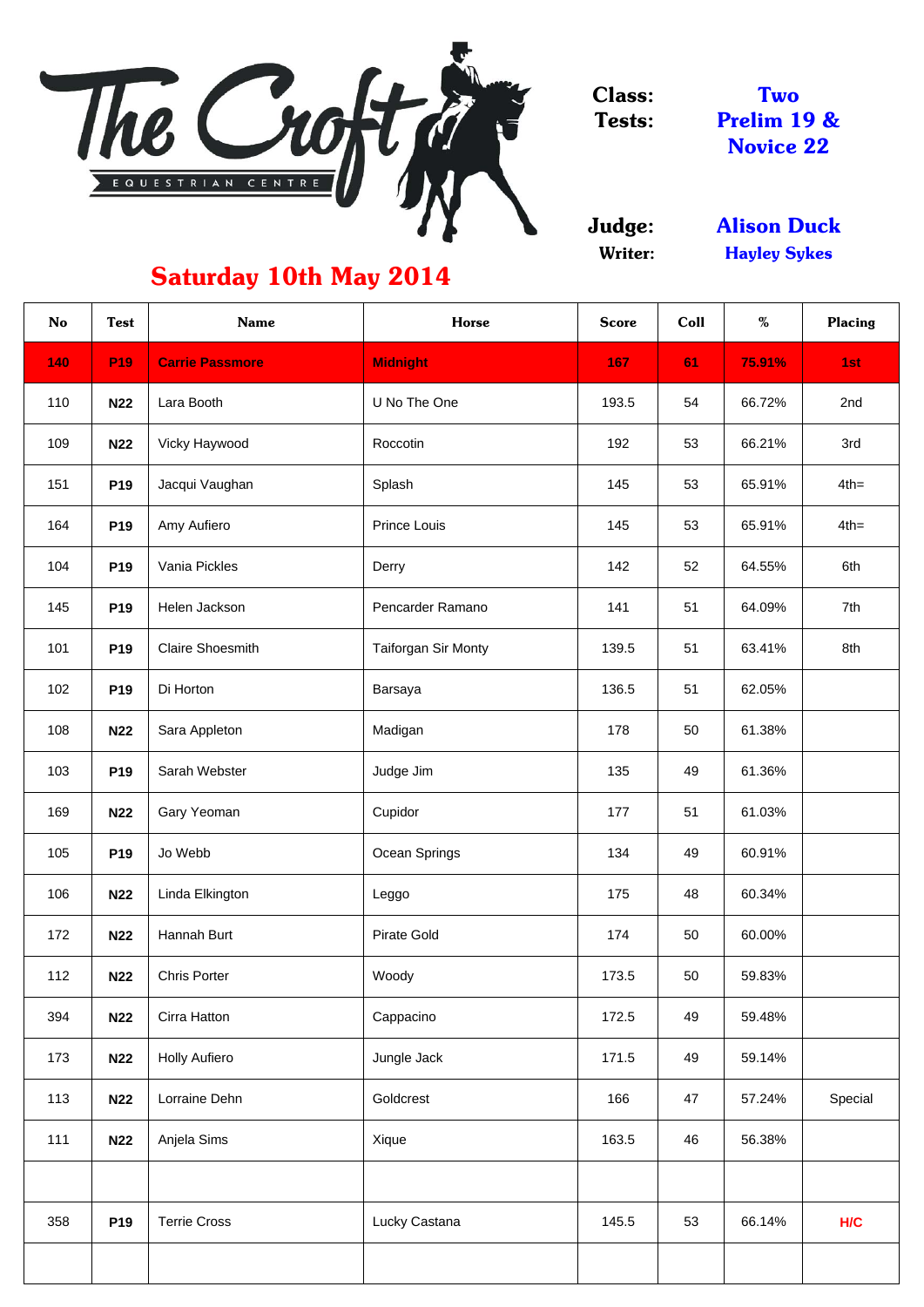

Class: Tests:

> Judge: Writer:

| <b>No</b> | <b>Test</b> | <b>Name</b>           | <b>Horse</b>             | <b>Score</b> | Coll | $\%$   | <b>Placing</b> |
|-----------|-------------|-----------------------|--------------------------|--------------|------|--------|----------------|
| 115       | <b>N23</b>  | <b>Amanda Radford</b> | <b>The Maxfactor</b>     | 193.5        | 64.5 | 71.67% | 1st            |
| 112       | <b>N23</b>  | <b>Chris Porter</b>   | Woody                    | 183.5        | 62.5 | 67.96% | 2nd            |
| 104       | <b>N23</b>  | Vania Pickles         | Derry                    | 181.5        | 61.5 | 67.22% | 3rd & Special  |
| 110       | <b>N23</b>  | Lara Booth            | U No The One             | 181          | 61.5 | 67.04% | 4th            |
| 116       | E43         | Alison Faulkner       | Pentamgallog Vals Choice | 193          | 55   | 66.55% | 5th            |
| 117       | E43         | <b>Hazel Boxall</b>   | Alfie                    | 191          | 53   | 65.86% | 6th            |
| 114       | <b>N23</b>  | Dee Froom             | Dahlia Blue              | 172          | 52   | 63.70% | 7th            |
| 103       | <b>N23</b>  | Sarah Webster         | Judge Jim                | 162.5        | 53   | 60.19% | 8th            |
| 111       | <b>N23</b>  | Anjela Sims           | Xique                    | 159          | 55   | 58.89% |                |
| 105       | <b>N23</b>  | Jo Webb               | Ocean Springs            | 157          | 53   | 58.15% |                |
| 113       | <b>N23</b>  | Lorraine Dehn         | Goldcrest                | 155.5        | 49   | 57.59% |                |
|           |             |                       |                          |              |      |        |                |
|           |             |                       |                          |              |      |        |                |

Novice 23 & Elementary 43 Three

## Saturday 10th May 2014

Lyn Barley Sam Amos